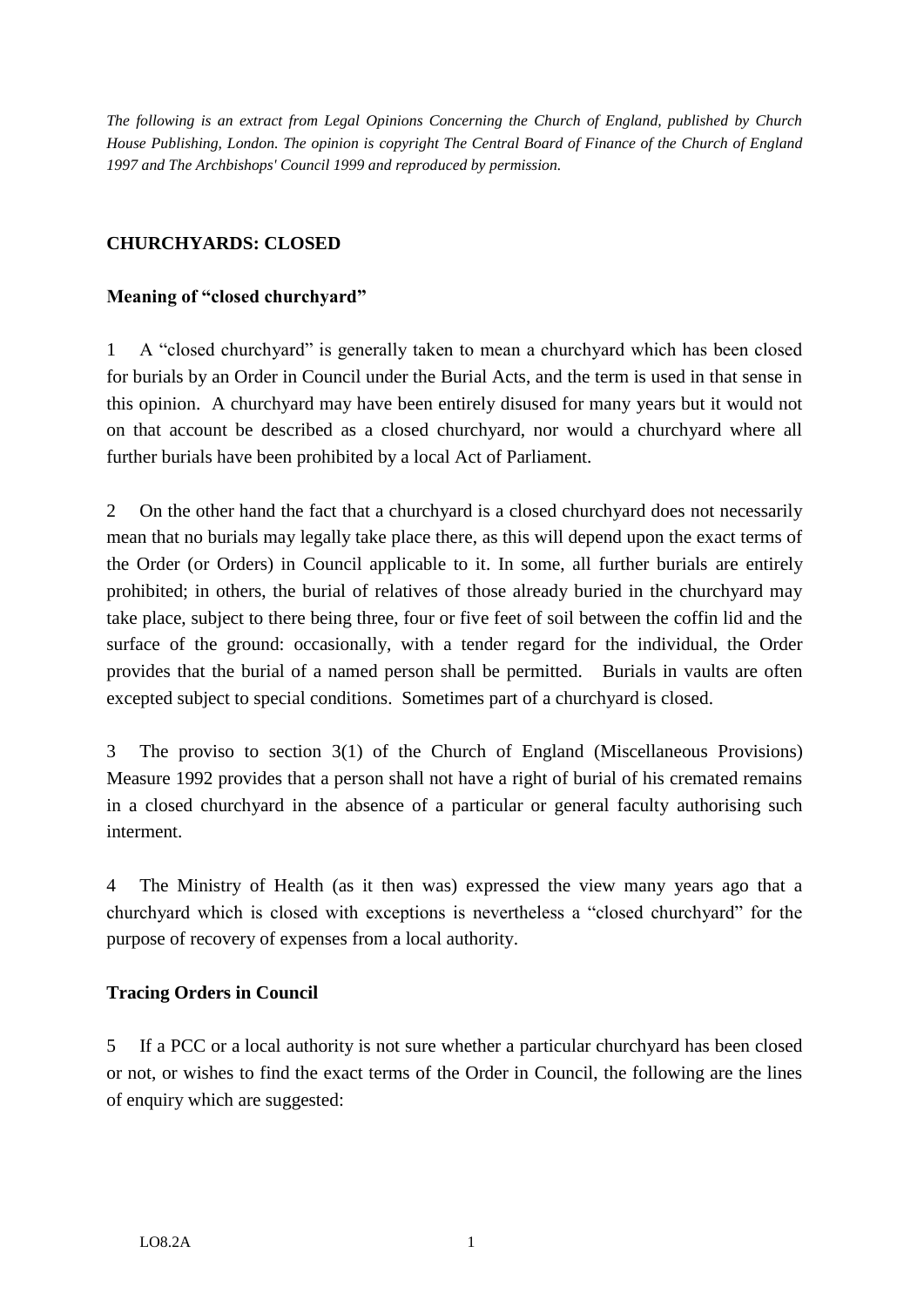- (a) there will probably be a copy of the Order in Council, or of the issue of the London Gazette in which it appeared, in the church chest, or with the local authority's records;
- (b) the Index to the London Gazette 1839-1883 (available in the bigger reference libraries) will mention the Order if made before 1884;
- (c) if made between 1884 and 1891 it could be traced through the quarterly indices to the London Gazette;
- (d) if made after 1891, the Order will be listed at the end of the annual volumes of Statutory Rules and Orders or Statutory Instruments, but this involves a tiresome search unless the approximate year is known; and
- (e) in the last resort enquiries may be made from the Home Office, ABC Unit, Room 972, 50 Queen Anne's Gate, London SW1H 9AT (telephone 0207 273 2883).

## **New Orders in Council**

6 Most of the Orders in Council for the discontinuance of burials (with or without exceptions or qualifications) in churchyards were made in the middle of the  $19<sup>th</sup>$  century for the protection of the public health at a time when open sewers and the absence of a piped water supply made it particularly important to prevent the seepage of offensive matter from decomposing bodies into wells or streams likely to be used for drinking water. But section 1 of the Burial Act 1853 does not in fact restrict the making of closing orders to cases where this is necessary for the protection of the public health. The legal advisers of the Ministry of Housing and Local Government (as it then was) agreed with this view of the law, but in practice the Minister will almost invariably only make representations to Her Majesty in Council for the making of a closure order where the Minister is satisfied that discontinuance of burials, with or without exceptions or qualifications, is necessary for reasons of public health, thus adhering to the practice of his predecessors, namely the Ministry of Health, the Local Government Board and the Home Secretary.

7 This does not mean that no closing orders are made today, but orders never have been made for the sole purpose of relieving the ecclesiastical authorities of the burden of maintaining a churchyard.

8 Notice of the representation which the Secretary of State proposes to make and of the date when it will be considered by the Privy Council must be given in the London Gazette and by notices affixed to the doors of the churches affected, and notice is also given to the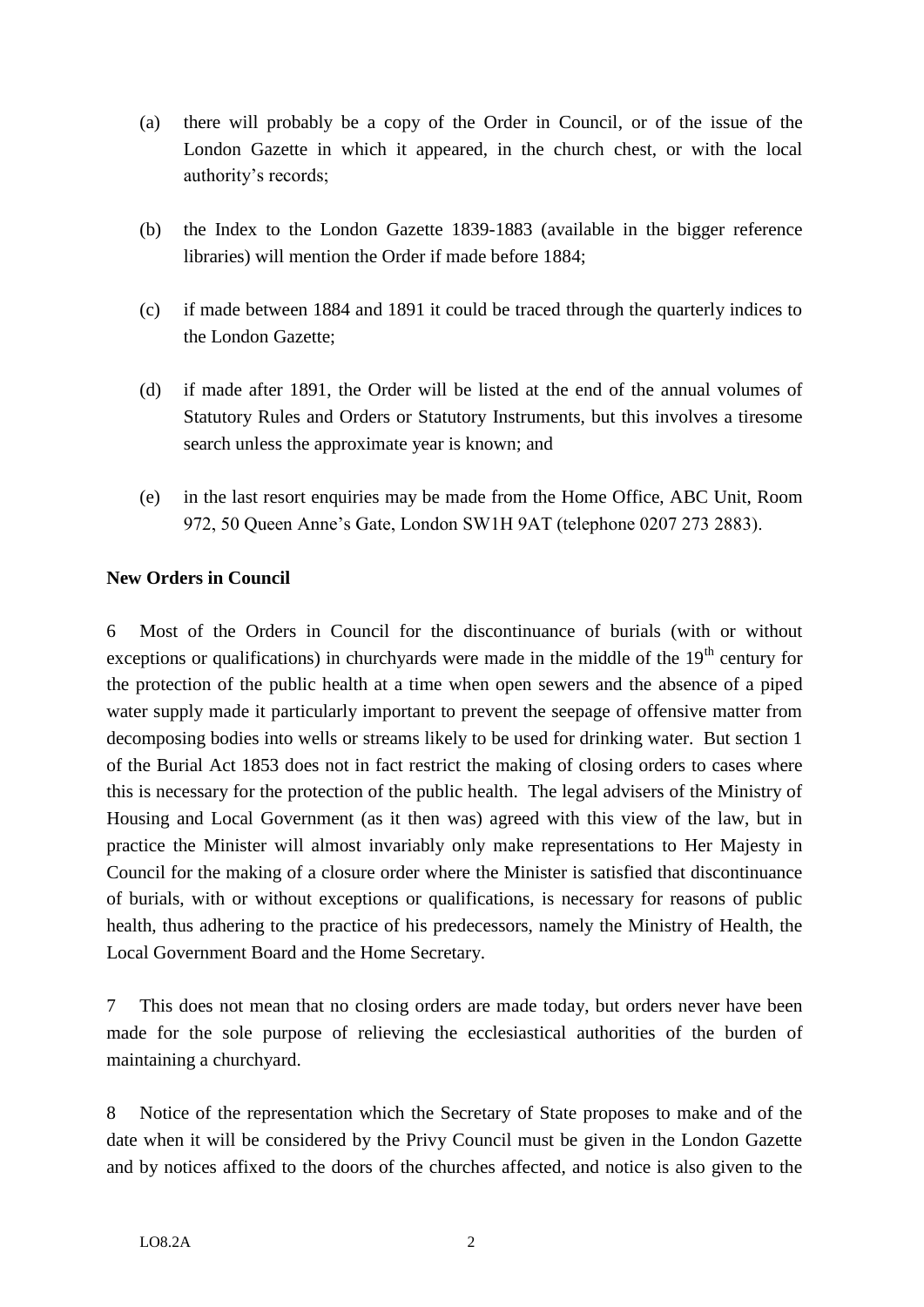incumbent and to the local authority. This does not mean that the relevant Department seeks the consent of the local authority; the notice is sent to it because it has succeeded to the civil powers of the vestry to whose clerk notice had to be sent under section 1 of the Burial Act 1853. The Department often arranges for the churchyard to be visited by one of its civil engineering inspectors.

## **Restriction on the making of closing orders**

9 The former prohibition on making an Order in Council closing a burial ground which had been opened with the approval of the Secretary of State has been abolished for Greater London, but still applies to churchyards outside Greater London (Local Government Act 1972, Sch 26 para 15). Where an Order in Council provided that the opening of a new burial ground required the Secretary of State's approval it must be presumed in the absence of evidence to the contrary that the law was complied with and that the required approval was sought and granted. But if there is any evidence to prove that approval to the opening of the churchyard extension or a new churchyard was not given, the relevant Department may consider the possibility of a closing order being made.

## **Revocation and variation of closing orders**

10 The Secretary of State has received advice from the Law Officers of the Crown to the effect that it is not possible to revoke an Order in Council closing a churchyard. The Law Officers' reasons are that there is no express statutory power to do so, and that the power under section 1 of the Burial Act 1855 to "vary" a previous Order in Council does not extend to revoking the Order altogether, although it can be used, for example, to redefine the boundaries of the churchyard where they have been inaccurately described, or to change the categories of burial which are still allowed.

11 In reliance on that opinion, the relevant Department is not willing to entertain applications to re-open a closed churchyard by revoking the Closing Order. In view of this, a parish thinking of applying for such an Order should be advised to consider carefully whether the churchyard or part of it may be needed for burials at some stage in the future. However, the Department has on occasion been willing to vary an Order to permit specific new burials or categories of burials.

# **Responsibility of local authorities for closed churchyards**

12 The justification for the provision of section 18 of the Burial Act 1855 and the way in which it has led to the transfer of the responsibility for closed churchyards to local authorities was not intended to confer any privilege upon the Church of England but was a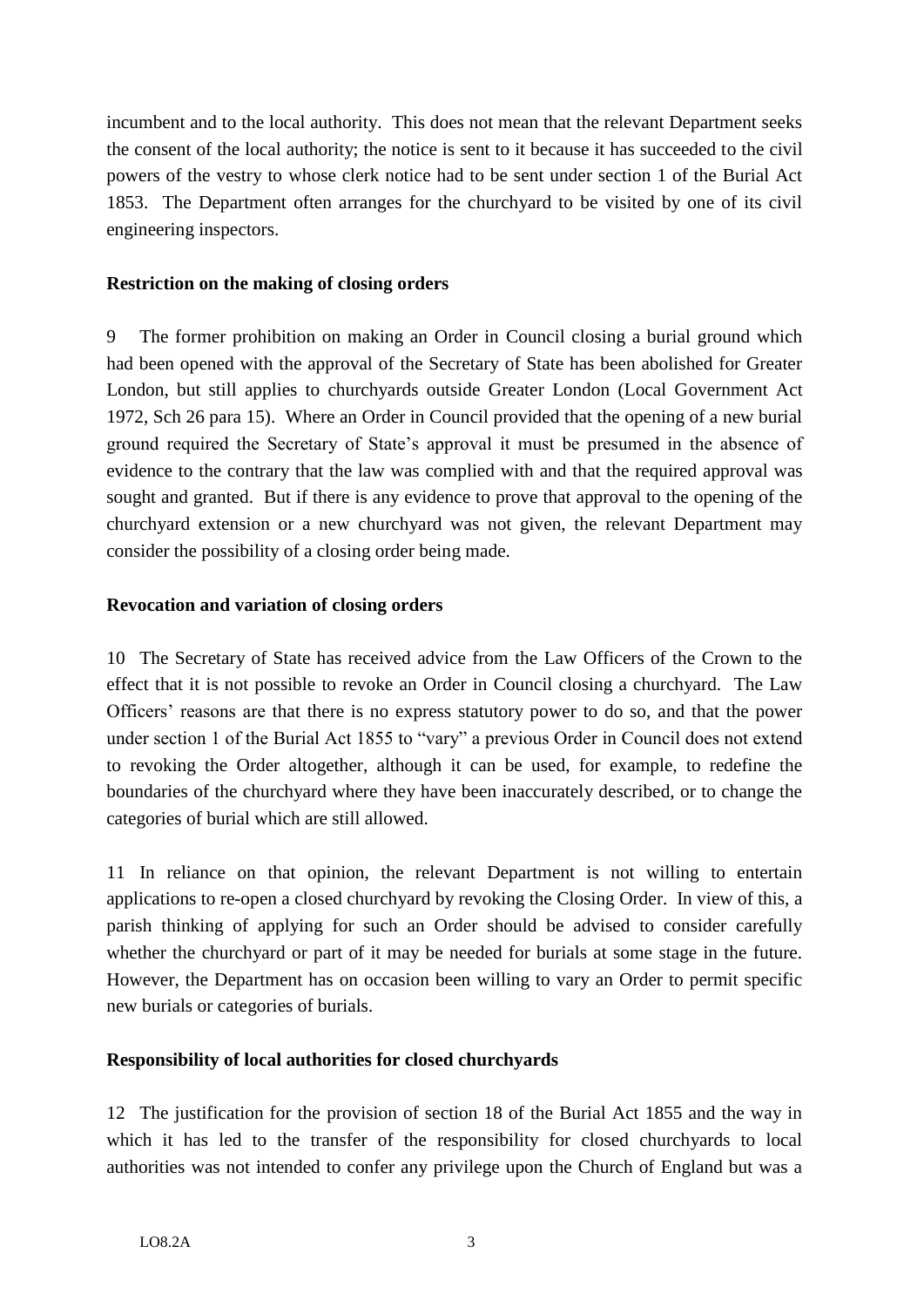recognition of the fact that until the Burial Acts of 1852 and 1853 churchyards or additional churchyards were the only burial places available, apart from commercial cemeteries and a few denominational burial grounds belonging to trustees. More important, churchyards were (as they still are) the common burial places of the parishioners of any denomination and none. As the churchyard was available for the whole community, and in the first half of the 19<sup>th</sup> century had sometimes been provided, or extended, by means of a compulsory church rate, it was considered reasonable that when it was closed in the interest of the community, the expense of keeping it in decent order should be reimbursed to the churchwardens from what was then the poor rate.

13 Section 18 of the Burial Act 1855, which was slightly amended for Greater London, and which was repealed by the Local Government Act 1972, s272, Sch 30, except as to the City of London, provided as follows:

"In every case in which any Order in Council has been or shall hereafter be issued for the discontinuance of burials in any churchyard or burial ground, the burial board or churchwardens, as the case may be, shall maintain such churchyard or burial ground of any parish in decent order, and also do the necessary repair of the walls and other fences thereof; and the costs and expenses shall be repaid by the overseers, upon the certificate of the burial board or churchwardens, as the case may be, out of the rate made for the relief of the poor of the parish or place in which such churchyard or burial ground is situate, unless there shall be some other fund legally chargeable with such costs and expenses."

14 On that basis it was for the local authority, which succeeded to the functions of the overseers, to reimburse the PCC, which succeeded the churchwardens in this regard.

# **Transferring responsibility for closed churchyards to a local authority**

15 From 1 April 1974 section 215 of the Local Government Act 1972 has provided a much simpler procedure for a PCC to request a local authority at three months' notice to take over the maintenance of a closed churchyard, and section 18 of the Burial Act 1855 (except in its application to the City of London) has been repealed from that date.

16 Where extensive repairs are required to the churchyard three months' notice is too short and can cause difficulties for the local authority's budget. It has been agreed with the Local Authorities Association that, in future, the practice should be to give twelve months' informal notice to the local authority of an intention to serve the three months' statutory notice under section 215 of the 1972 Act.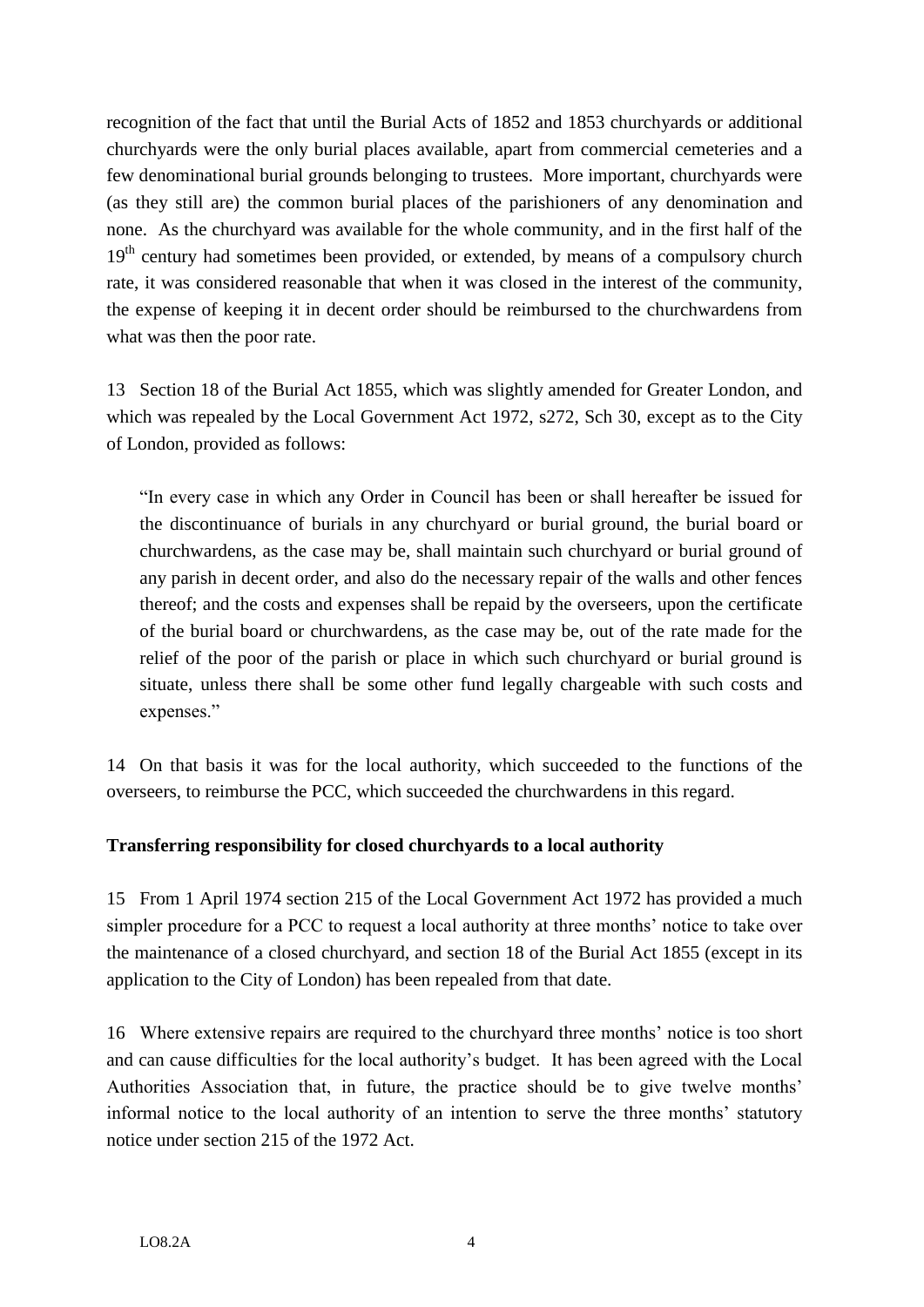17 The effect of acting under section 215 is to transfer the functions and liabilities of the PCC with respect to the maintenance and repair of the churchyard to the local authority. This does not mean that the churchyard itself is transferred to the local authority nor are any functions or liabilities transferred except those of the PCC with respect to maintenance and repair. Other rights and powers remain unaffected and the churchyard remains under the control of the incumbent subject to the overriding control of the bishop's consistory court, and the incumbent with the concurrence of the PCC has as free a hand as was the case before the transfer except where questions of maintenance and repair are involved. For example, the local authority cannot restrict the parishioners' access to the churchyard at all reasonable times, this being a matter for the incumbent to decide.

18 A disused churchyard can only become an open space under the Open Spaces Act 1906 by mutual agreement between the incumbent and the PCC and the local authority and usually with the sanction of a faculty from the consistory court (see ss6, 9, 11). But the obtaining of a closing order and transfer of responsibility for maintenance to a local authority may well be the prelude to a subsequent agreement and faculty for its conversion into an open space.

19 Quite apart from conversion into an open space, neither the incumbent, nor the lay rector (if there is one, as happens in some ancient parishes), nor the PCC nor the local authority may alter the layout of a churchyard, whether it is closed or not, without a faculty. Where the responsibility for maintenance has been transferred to the local authority and the incumbent and churchwardens seek a faculty for some alteration to the churchyard which might result in an increase of expenditure to the local authority, the Legal Board (the predecessor of the Legal Advisory Commission) advised many years ago that the local authority should be given notice of the petition in accordance with current faculty procedure.

20 A local authority's responsibility for the maintenance and repair of a closed churchyard is unaffected by the grant of a faculty for the interment of cremated remains within part of the churchyard. The local authority cannot be relieved of its obligation for any part of the churchyard. The interment of ashes in a closed churchyard does not itself make the churchyard or that part of it open again for burials (see also Church of England (Miscellaneous Provisions) Measure 1992, s3).

21 The practical effect of the transfer of the functions and liabilities of the PCC with respect to the maintenance and repair of a closed churchyard to the local authority is that it is for the local authority to decide how and when and by whom the work shall be done. This of course does not preclude a mutual arrangement between the local authority and the PCC whereby the latter voluntarily undertakes some "extra" work in the churchyard such as the planting of bulbs or flowers, care of particular memorials etc.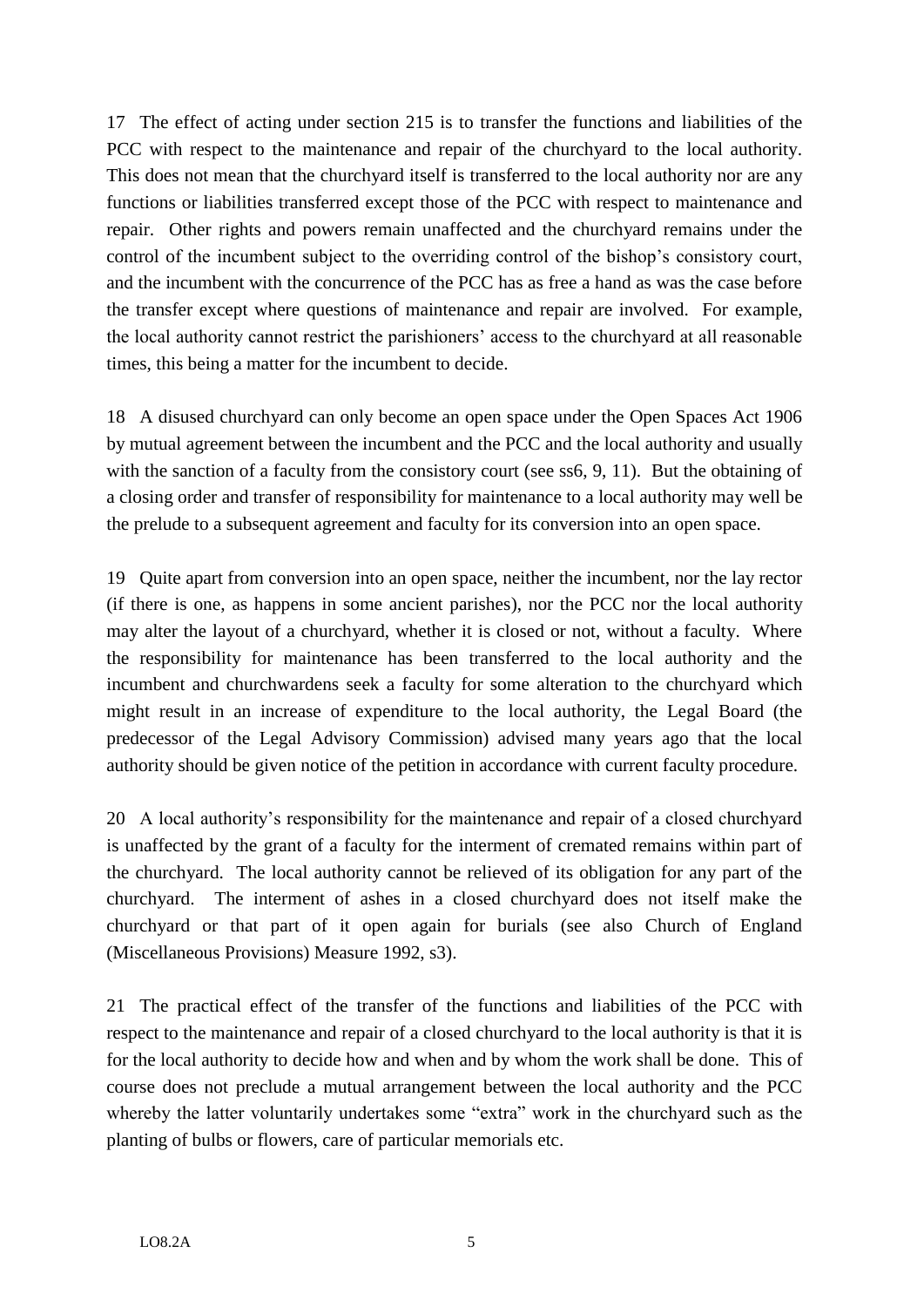# **What is involved in the maintenance and repair of closed churchyard by a local authority?**

22 From the preceding paragraph it will be appreciated that when the responsibility for a closed churchyard is transferred to a local authority it succeeds to the functions and liabilities of the PCC. Section 18 of the Burial Act 1855 (see paragraph 11) laid down that the churchwardens (now the PCC) "shall maintain such churchyard … in decent order, and also do the necessary repair of the walls and other fences thereof". It is generally relatively easy to determine what is involved in the necessary repair of walls and other fences, but it is sometimes hard to determine what is involved in maintaining the churchyard "in decent order". According to Prideaux's *Churchwardens Guide* (16<sup>th</sup> edn, 1895), p99, the duty of churchwardens (which would seem to apply to a PCC and a local authority) is:

"… to see that [the churchyard] be kept in a decent and fitting manner, that it be cleared of all rubbish, muck, thorns, briers, shrubs and anything else that may annoy parishioners when they come into it …".

23 Sometimes an incumbent and his PCC feel that the local authority ought to devote more labour or spend more money on a particular closed churchyard than it does, or, on the other hand, a local authority sometimes feels that the incumbent and PCC are expecting too much and assuming that maintenance in decent order necessarily involves the same standard which it would adopt where a churchyard has been transferred for use as an open space under the Open Spaces Act 1906. Also sometimes a local authority takes refuge in the fact that a neighbouring churchyard, whether closed or not, for which another PCC is responsible is in a worse state than the one about which complaint is made. But although many questions reach the Legal Advisory Commission about closed churchyards, it is significant that relatively few relate to serious disputes about the practical questions of maintenance, and tribute should be paid to the understanding way in which most local authorities see that this task is carried out, especially as it is often difficult and unrewarding.

24 The Legal Advisory Commission appreciates the difficulty of making any general application of opinions given on particular facts, but it may be of assistance to mention that in its view the duty of a local authority to maintain a churchyard in decent order includes the maintenance and repair of the paths and gates, and also the renewal of a gate when, according to the ordinary rules of good management, it should be replaced. On the other hand, if drains which run under the churchyard and whose sole function is to carry off water from the downspouts and gutterings of the church itself become obstructed, the removal of the obstruction is not, in the Legal Advisory Commission's view, part of the duty of maintaining the churchyard in decent order and, therefore, is the responsibility of the PCC and not of the local authority.